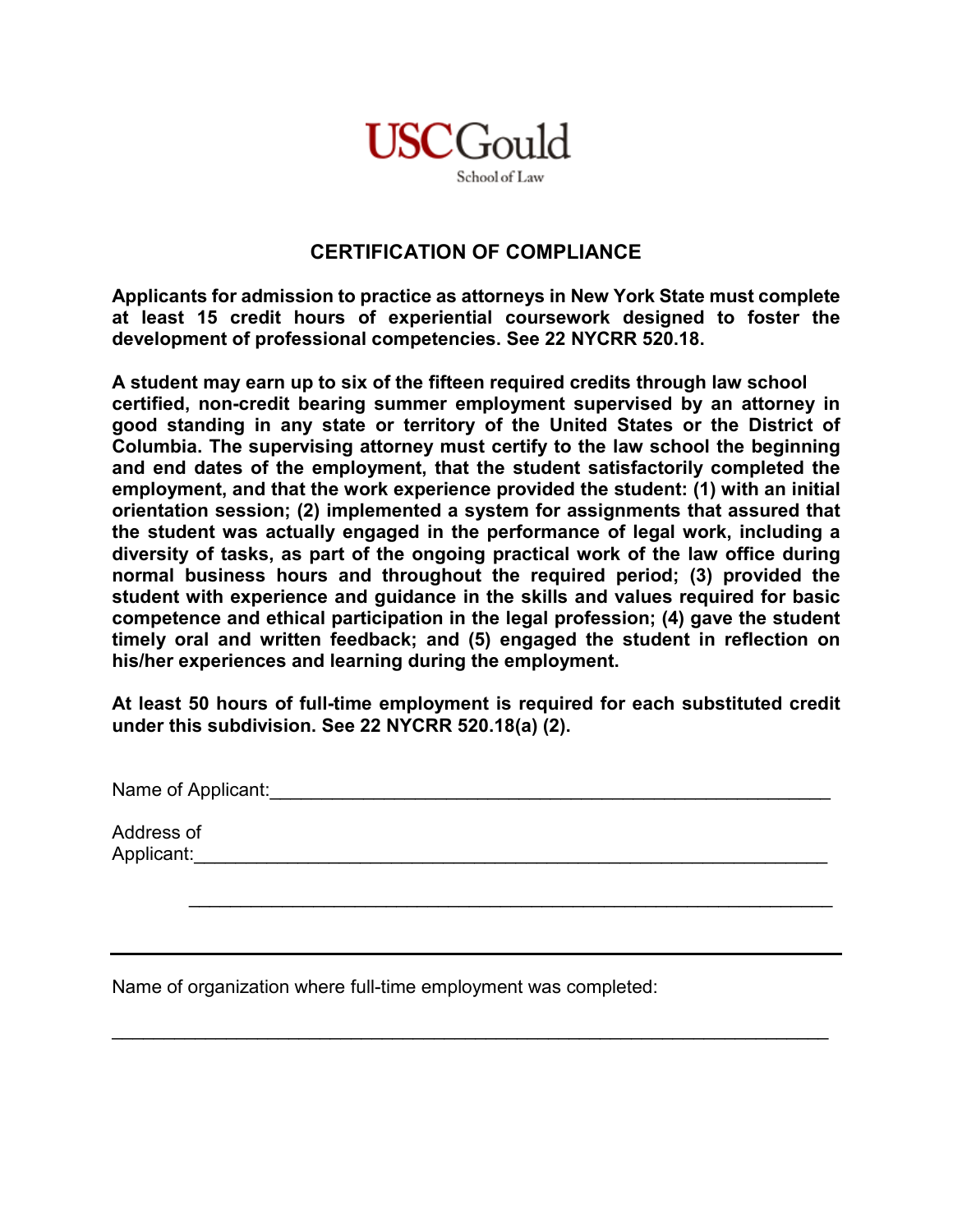| Address of Organization:                     |     |
|----------------------------------------------|-----|
| Organization Phone:                          |     |
| Dates of employment: From (mm/dd/yyyy):      | To: |
| Number of hours completed:                   |     |
| <b>Supervising Attorney</b><br>(Print name): |     |

**SUPERVISOR CERTIFICATION: I CERTIFY that:** (a) I have read the foregoing affidavit of compliance; and (b) the applicant has accurately described the circumstances, timing and nature of the work described therein.

## **The applicant's duties were satisfactorily performed: No Yes**

**If 'no,' applicant's performance was not satisfactory in the following respects:**

**I HEREBY PROVIDE any other facts within my knowledge, or of which I have information, which in my opinion have any bearing on applicant's qualifications and moral character or fitness to practice law, or which would be helpful to the Appellate Division or its committees on character and fitness in determining applicant's character and fitness application for admission to practice as an attorney and counselor-at-law in the state of New York:**

| <b>Supervising Attorney</b>                  |  |
|----------------------------------------------|--|
|                                              |  |
| Attorney's<br>employer:                      |  |
| Jurisdiction where admitted to practice law: |  |
| E-mail address or telephone:                 |  |